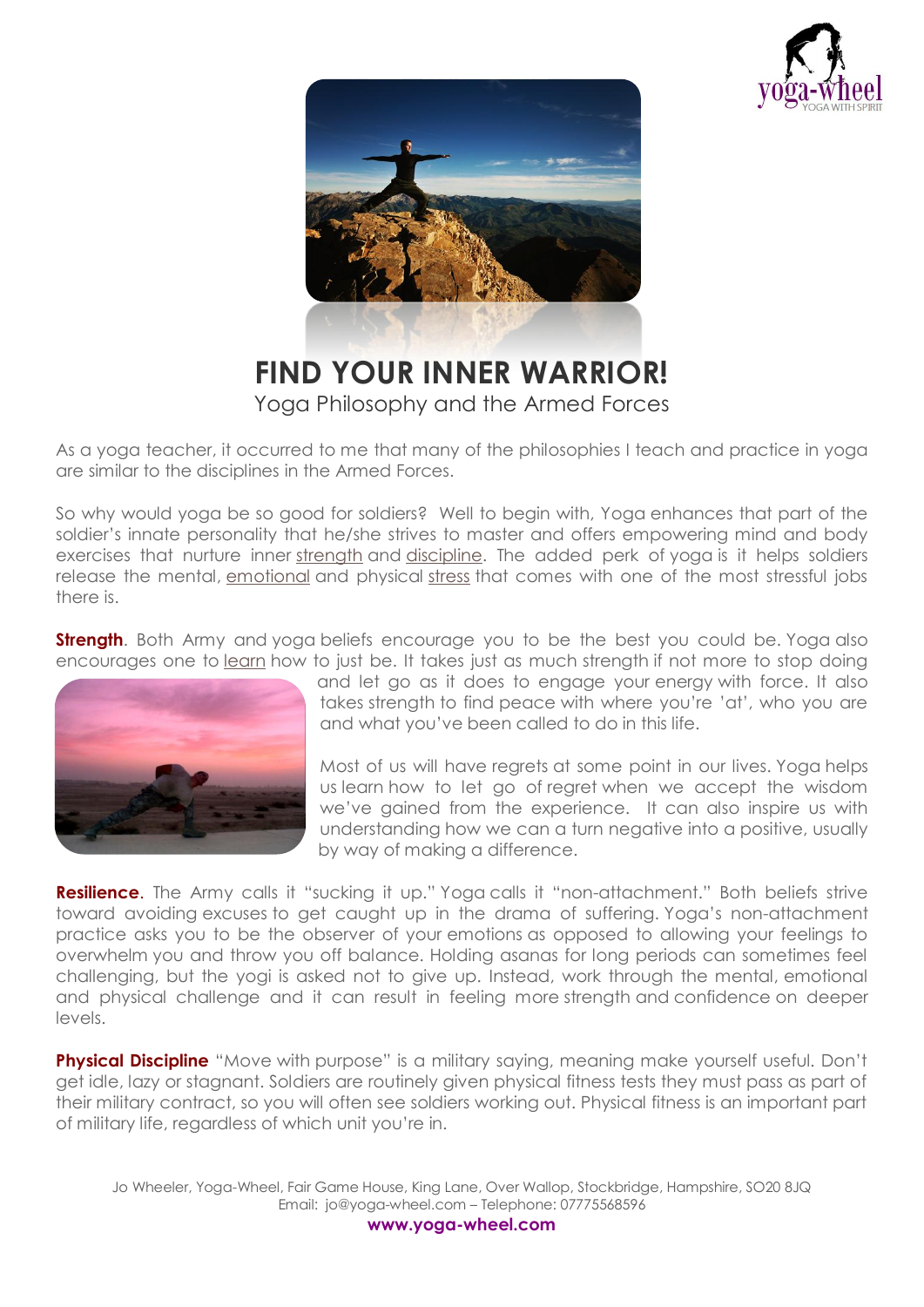

Yoga *is* moving with purpose. The body, emotions and thoughts are monitored with self-awareness to help guide you and foster meaning in your life. Yoga encourages you to avoid stagnancy. The

physical yoga exercises are only one part of the yoga discipline and an important one not just for physical health, but mental and emotional as well. Each asana has an effect on the body, mind *and* spirit. Some days the yogi may not feel up to practicing an asana, but with discipline, yogi's know that practicing this "movement with purpose" instils them with a sense of inner strength, health, ease and balance that will serve them throughout the day.

**Mental/emotional discipline** is practiced in boot camp. Drill Instructors will test a solder's mental strength by temping him or her to fly off the handle and react to their verbal taunts. Yoga encourages



the student to use self-awareness, breath and non-attachment to refrain from over-reacting to outer challenges and relying on inner resources to help you stay calm, cool and collected.

**Self-discipline** is a huge factor in the practice of yoga. One must have discipline to practice the asanas, the breath and to use the philosophy to better themselves in daily life. Many of us will fall out of our routine in moments of stress or busyness and return to our practice once things have settled down. The challenge is always to remain faithfully committed to our practice no matter what's happening around us. This commitment to self-discipline is what helps yogi's take their practice deeper and receive long-term benefits. Yogi's believe in using your energy wisely, in productive ways.

**Bravery**. You have to be brave to be a soldier. To get through boot camp, away from loved ones, being tested to your mental, emotional and physical limits, sacrificing your freedom of where



you'd like to live, when you could get away and how you could run your schedule takes courage. Soldiers give up a lot of freedoms to serve, and some give up their lives. Every soldier knows once they join, there is always the possibility that they may be sent to war and not come home.

Yoga asks us to be willing to let go of things that no longer serve us. And to push past self-imposing limits so we can be all that we

can be. There are yoga poses that you may feel scared of trying. Sometimes trying those poses can liberate you from deeper fears. Meditation can be scary to some. Sitting alone with your feelings takes courage. Admitting you're not perfect takes courage. Committing to the higher ideals of a yoga lifestyle that include taking responsibility for yourself and honouring the divine in others, not over-reacting to life, being kind, compassionate and respectful – these ideals take bravery in a world that often worships violence, hatred and drama.

A soldier must act in defence of his life and to protect others, but that doesn't mean that he subscribes to a violent state of mind. There are many kind, giving, bighearted soldiers who are struggling with the fact that they had to commit acts of violence because it doesn't feel right to them. Their act of bravery now is to forgive themselves, to feel liberated from the past and accept the wisdom gained, which is freedom. Acceptance leads to peace.

Jo Wheeler, Yoga-Wheel, Fair Game House, King Lane, Over Wallop, Stockbridge, Hampshire, SO20 8JQ Email: jo@yoga-wheel.com – Telephone: 07775568596

**www.yoga-wheel.com**